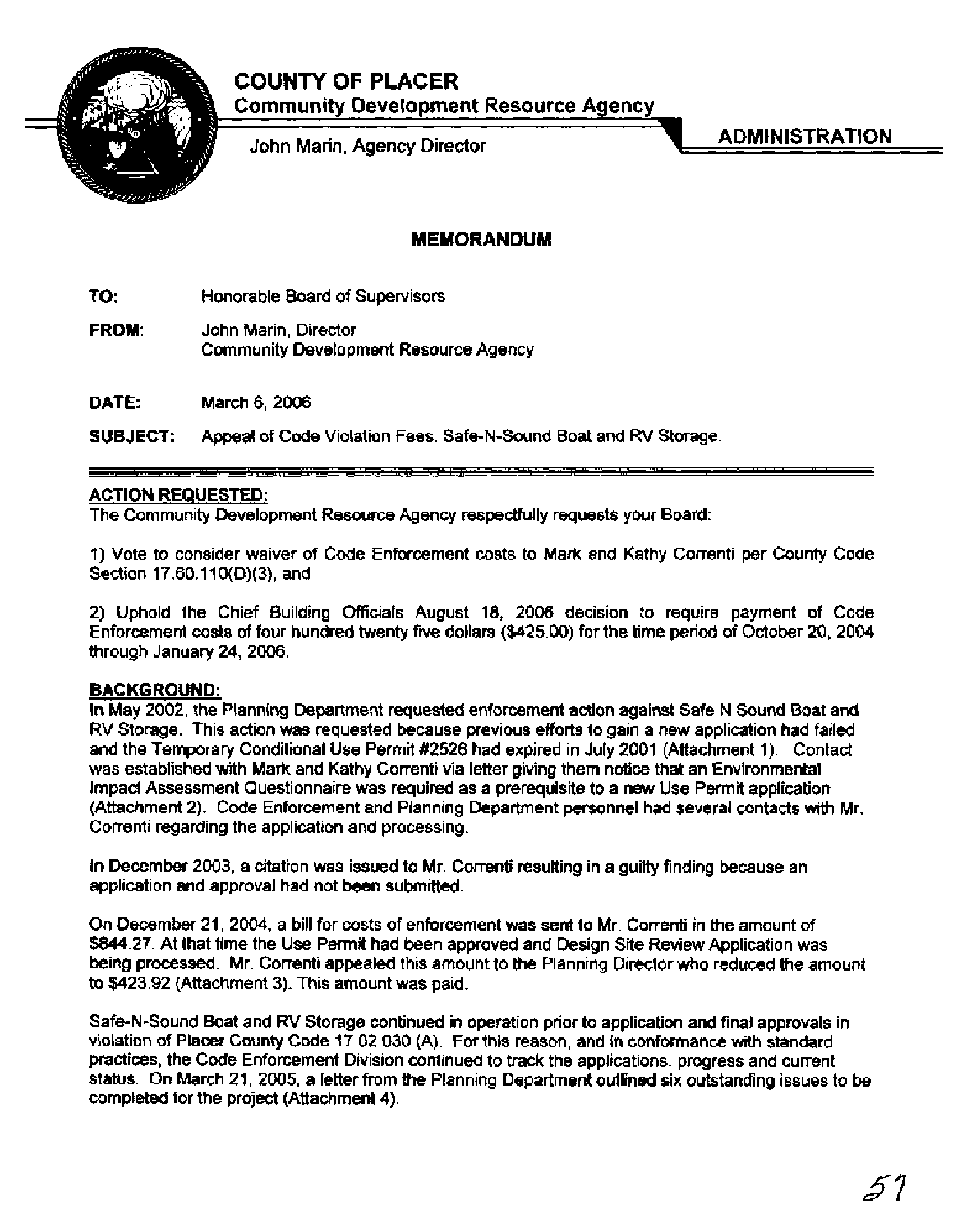On January 24, 2006 a supplemental code enforcement fee bill was sent to Mark and Kathy Correnti in the amount of \$425.00 for the time period since October 2004. Mr. Correnti appealed the Code Enforcement costs and the action was trailed for several months to monitor progress.

A decision to uphold the costs of enforcement was rendered by Acting Chief Building Official, Bob Martino on August 18, 2006 (Attachment 5). An appeal of this decision has brought this issue before the Board.

### **RECOMMENDATION:**

Staff has expended time and effort through investigation, site inspections, monitoring, telephone calls, correspondence, meetings and hearings. It is recommended that the Board deny the appeal and award costs in the amount of \$425.00 in conformance with Placer County Code 17.62.090.

Attachments:

- 1) Letter of April 22, 2002 from Planning Department to Correnti
- 2) Letter of May 24, 2002 from Code Enforcement to Correnti
- 3) Letter of January 20, 2005 from Planning Director to Correnti
- 4) Letter of March 21, 2005 from Planning Department to Correnti
- 5) Letter of August 18, 2006 from Bob Martino, Chief Building Official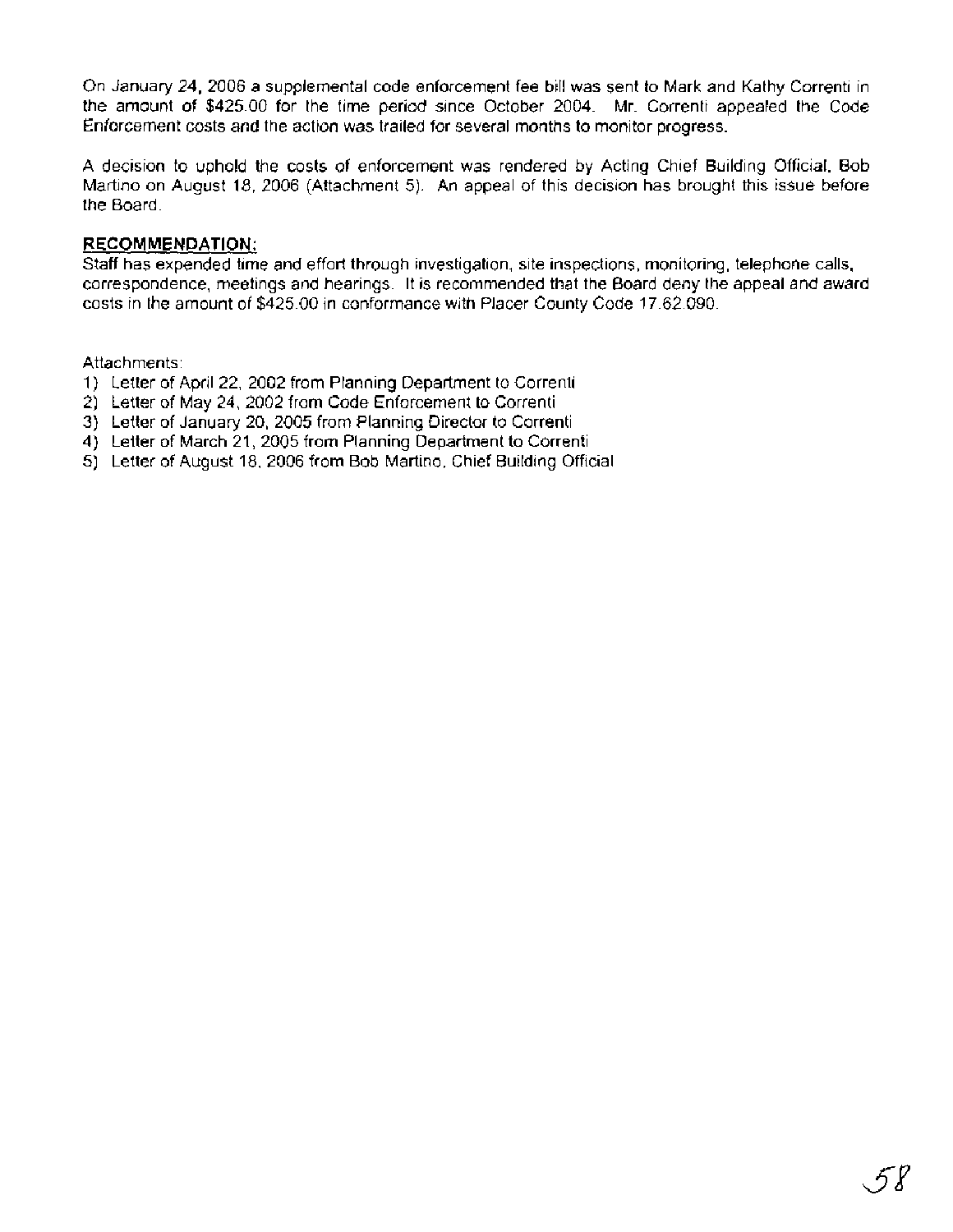

# PLACER COUNTY PLANNING DEPARTMENT

11414 B Avenue/Auburn, California 95603/Felephone (530) 889-7470/FAX (530) 889-7499 Web Page: http://www.placer.ca.gov/planning E-Mail: smaggi@placer.ca.gov

April 22, 2002

Revise

Mark Goffenti **Safe N Sound Boat** & **RV Storage** . **PO Box 3293 Auburn, CA 95604** 

### **CUP-2526** - **SAJE N SOUND BOAT** & **RV STORAGE**

**Dear Mr. Correnti:** 

**On July 11, 2000 the Plrurning Commission approved a one-year Temporary Use Permit for the Safe 'N' Sound Boat** & **RV starage yard. Condition 7. of that approval required** that dl **vehicles, equipment and other stored objects be removed from the pmperty if a new Use Permit was not approved within one year, This condition was not met, and the Temporary Use Pennit has expired.** 

You will recall we had several discussions about the need for filing the Environmental Impact **Assessment Questionnaire as a first step in** tht **process to obtain a permanent Use Pennit, but the application was never submitted. The storage yard use is therefore in violation of the Zoning Ordinance. All vehicles and equipment must be removed by May** *8,* **2002'** ti **avoid removal by our Code Edorcement Division utilizing the Sf 000 deposit accepted as security.** 

**If you have any questions, please call.** 

**Sincerely,** 

Sham Maggi

**Senior Planner** 

**cc:Code Enforcement** 

T:\cmd\emdp\CUP2526expire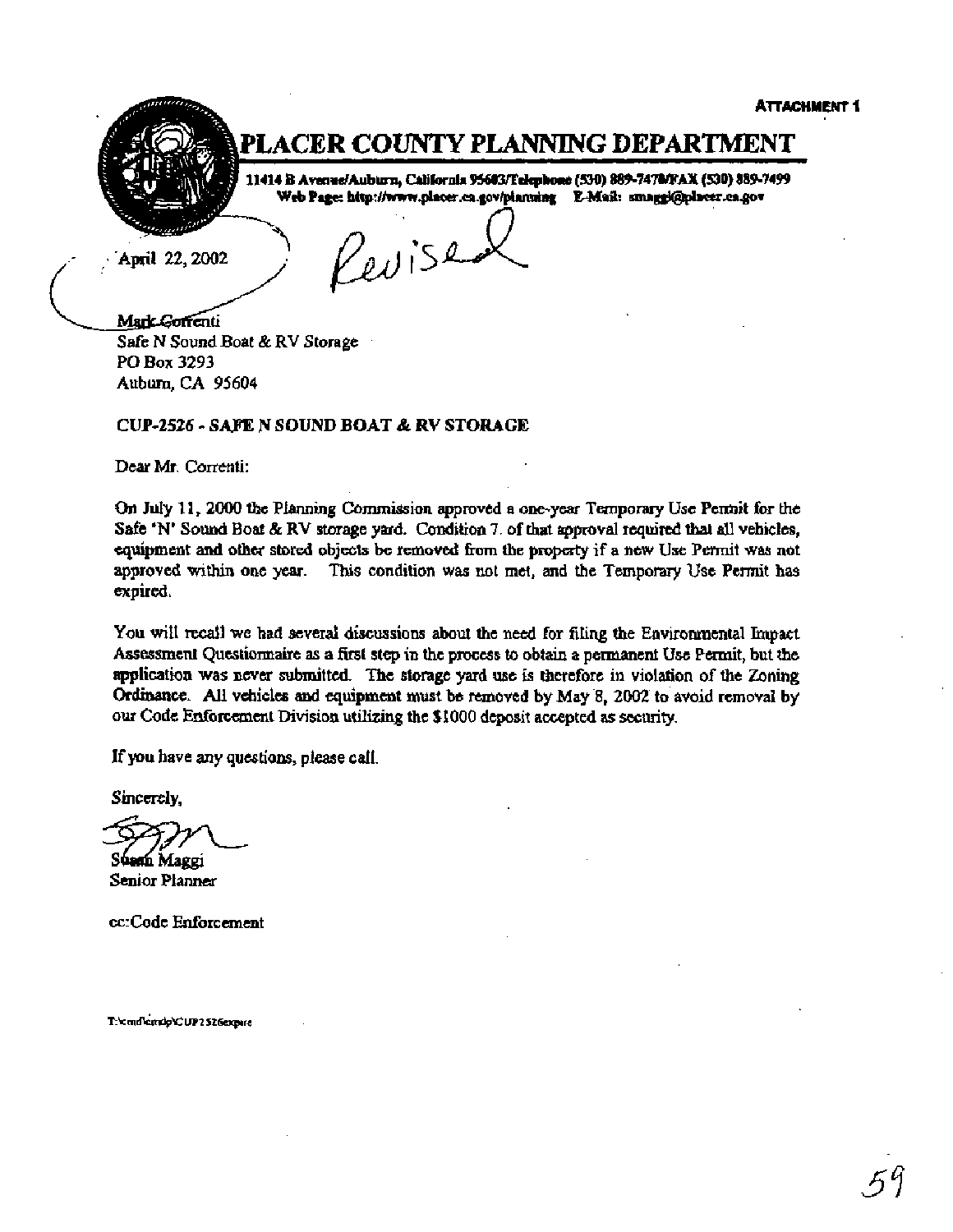

# **PLACER COUNTY CODE ElxFORCEMENT**

**<sup>1</sup>I414 B Ava#Aaburo, Wtfontir 9SO3tl'elqmm (5301 Wn-7411)/PAX (SO) 886-3492** 

**May 24,2002** 

**Mark & Kathy Correnti dba "Safe N Sound Boat** & **RV Storage" PO** *Box* **3293 Auburn CA 95603** 

### **RE: VIOLATION OF COUNTY CODE LOCATION: 12381 LOCKSlLEY LN, AUBURN APN: 052-020-047**

Dear **Mr. &Mrs. Correnti,** 

We have received a complaint concerning possible violations of the Placer County Code, specifically that **your** *temporary* **Conditional Use Permit (CUP-2526) has expired.** It **has come to our attention** that **the**  Planning Department is now requiring submittal of an (EIAQ) Environmental Impact Assessment **.Questionnaire which is a pre-requisite to filing a Conditional Use Permit application and agproval for your continued use of the storage yard.** 

### **SECTIONS VIOLATED**

**1. Chapter** 17, **Section 17.42.010 Industrial Park Zoning** - **Requirements for a Storage Yard Facility** 

You are hereby requested to immediately abate the above listed violation(s). Your failure to do so will require this Department to issue a Citation to you resulting in a mandatory Court appearance or fines of up to **\$1000, plus penalty assessments and costs of Code Enfoment, for a first violation.** 

**The County of Pk realizes that all violations are not easily or inexpensively cofiected and is cwtted to**  seeking voluntary compliance with cooperative residents who arrange to abate violation(s) within a **reasonable time period.** 

**If** you **wmt to avoid issuance of a Citation and formal legal action by manging for an approved schcdule of corrective measures, you should contact this office (530-889-7480) and make such arrangments within 10 days** htn **the date of this letter.** 

**Sincerely,** 

ہ سربر ز

**AMBER BE CECCO CODB ENFORCEMENT TECHMCIAN PLACER COUNTY PLANNING DEPARTMENT** 

**FYMH;ad cc: Susan Maggi, Associate Plawer enclosure: Environmental Lmpact Assessment Queationairc CUP-2526 Conditions of Approval**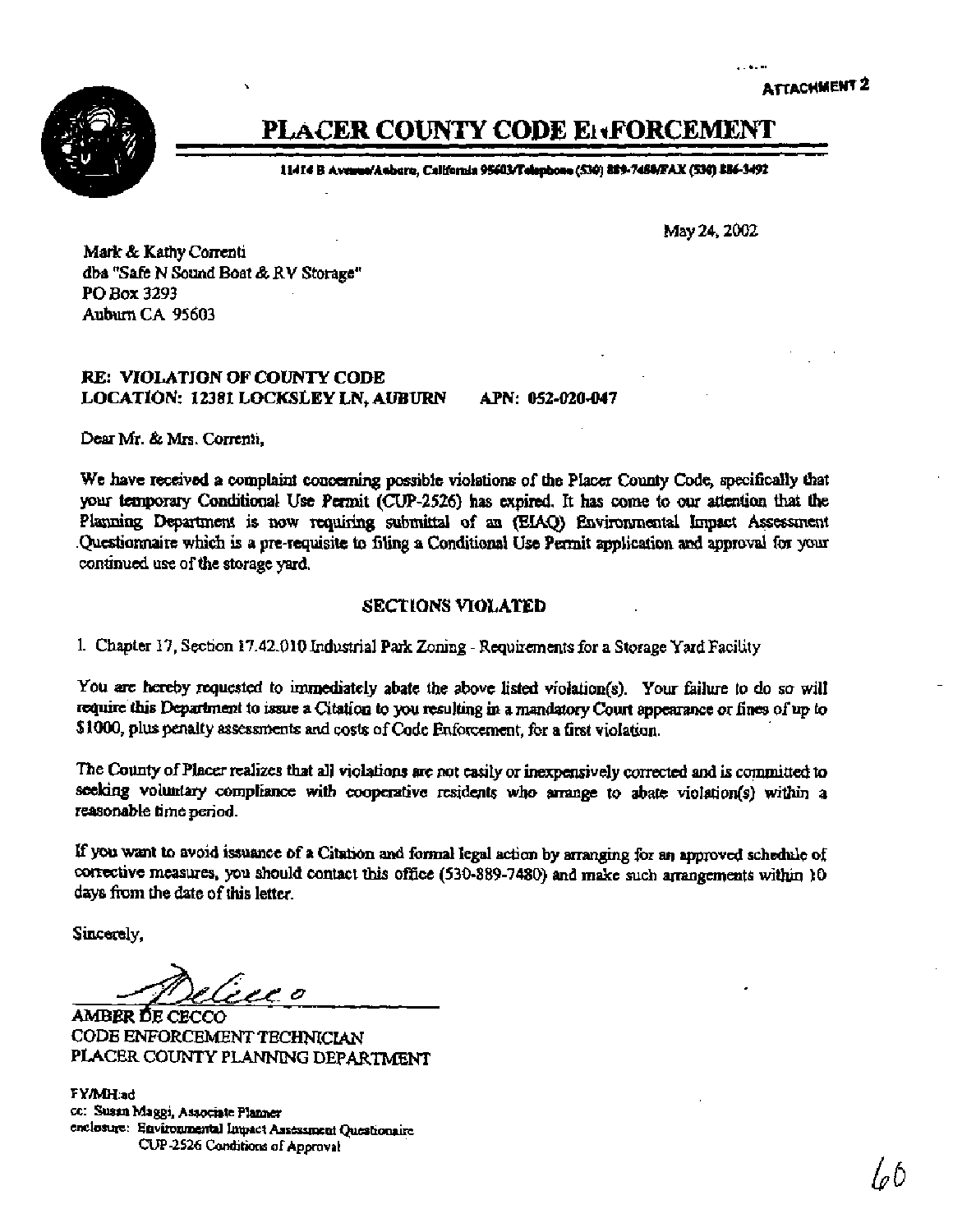le l



### PLACER COUNTY PLANNING DEPARTMENT

**11414 B AveauelAubura, California ~ckpbone (530) 886-3OOolFAX (530) 886-3**  Web Page: http://www.placer.ca.gov/planning 6-Mail: planning@placer.ca.gov

**January 20,2005** 

**Mark Conenti** - **Safe and Sound Storage** 

**Aubwm, CA 95603** 

**RE: Code Enforcement Costs** 

Dear Mr. Correnti,

**We have discussed the issue of reimbutsement to the County of code enforcement costs on severd occasions recently. Our office has billed you a couple of times and these costs have not been paid. You have contacted me once again and I have naw agreed to tedw** *the* **total** cots **due by you to the billing amount originally done on May 20,2004.** *The* **amount of \$423.92 is now due and payable.** 

**Your cooperation in closing this matter out will be appreciated.** 

**Sincerely,** 

Frederic K. Yeager

**Planning Director** 

fky

**cc: Code Enf File** 

ref: t:\cmd\cmdp\fred\2004\correnticosts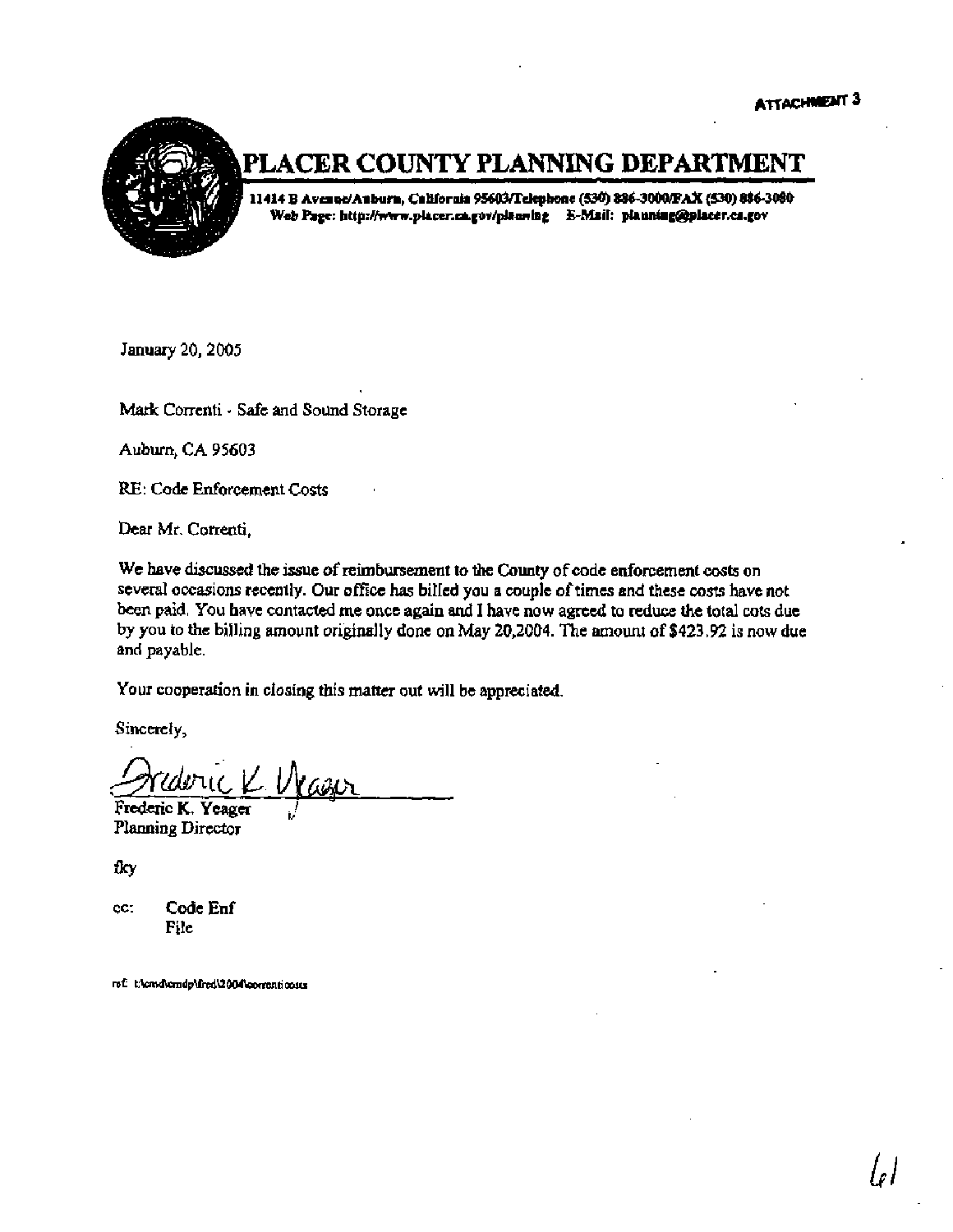**ATTACHMENT 4** 



## **PLACER COUNTY PLANNlNG DEPARTMENT**

**11414 8 AvdAubnrn, Cailfornia 95603~clcph011e (530) 886-3000@A% (530) 886-3080**  Web Page: http://www.placer.ca.gov/planning E-Mail: edaniels@placer.ca.gov

**March 21,2005** 

**Mark Correnti PO Box 3293. Auburn, CA 95602** 

#### **SUBJECT: Safe N Sound Boat and RV Storage**

, **Deax Mr. Correnti:** 

**Thank you for ihe opportunity to review the Safe N' Sound storage facility on March 16, 2005. As you are aware, there are several issues that need to be'addressed in order to satisfy the Conditional Use Permit (CUP-20040013) and Design Review (PDSA20040500) conditions of approval. The foIlowing is a summary of the outstanding issues for this project:** '

- 1. **Ihe landscaping need to be completed per the Design review requirement which** includes . **the planting of trees and shrubs, installing bark, and the proof of payment for the off-site (TJ Entexprises) landscaping.**
- **2. The razor wire need to be removed from the** fence **or placed where it is not visible fmm the street, or on the interior side of the fence as required by CUP condition #8.**
- **3. AU boats and recreational vehicles shall be stored in a manner that screens** tbem **from adjacent properties and roads as requited by CUP condition** *#6.*
- **4. Improvement plans for the project shall be submitted to the Department of** *Public* **Works @PW) by October 7,2004 as required by CUP condition #S. As of March 21,2005, the .DPW has not received a** *complete* **submittal.**
- **5. It appears that a utility pedestal has been installed to allow for on-site habitation. Per CUP condition #I, the approval does not pennit office use, construction of structures, occupancy of any vehicles, or any other type of on-site habitation. Please note that the**  CUP does not permit the construction of canopy covers.
- **6. The correction list hm the Building Department needs to be resolved as noted in their 2/15/05 letter. There appears to be an inconsistency over the purpose of the electrical permit. The Planning Deparhaent signed-off on permit, T17282.05, to allow an electrical supply to operate the irrigation system for the landscaping. The Building Department was informed that** *the* **electrical set-up is for parking lot lighting. However, an exterior**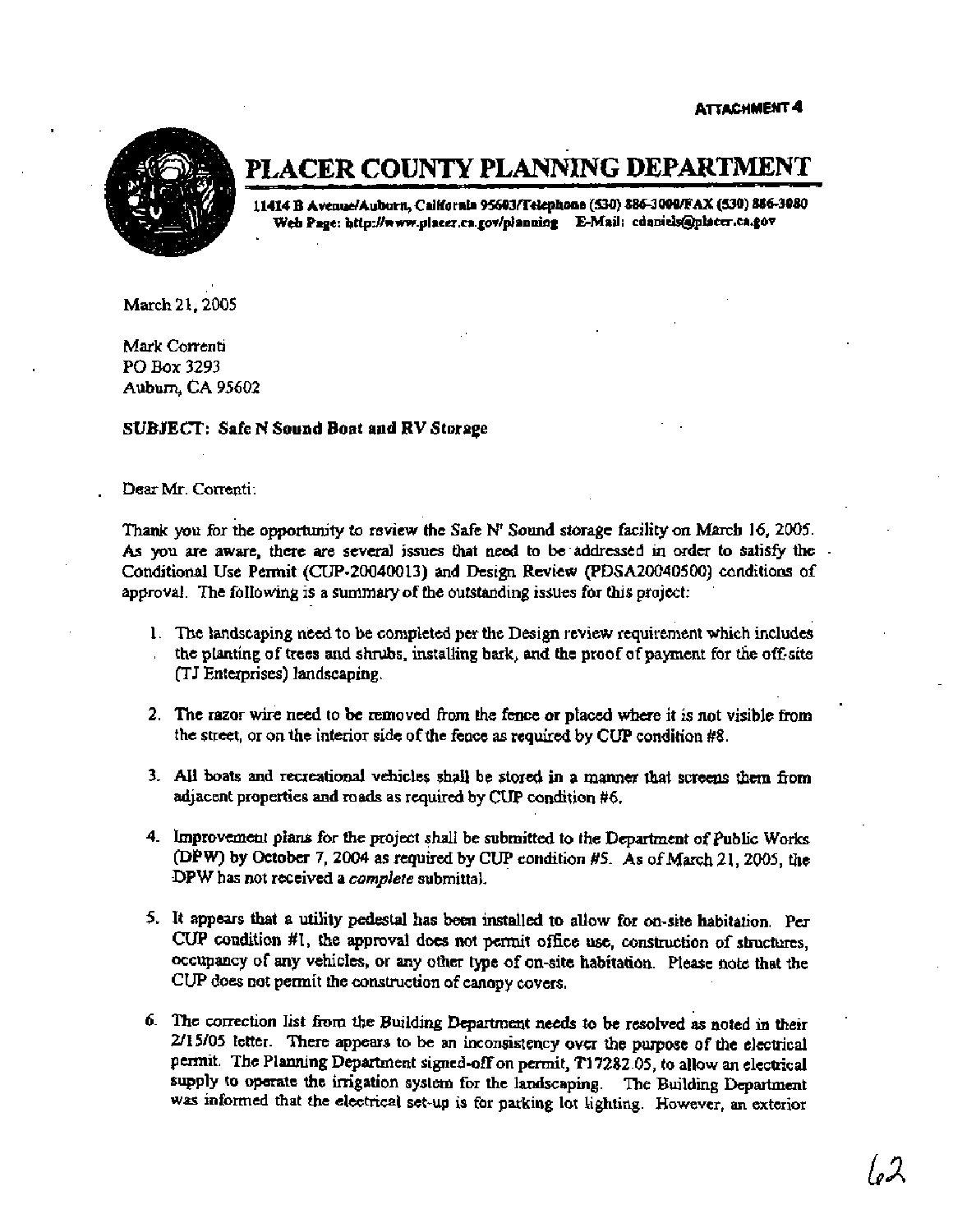**lighting plan was not proposed nor approved in the Design Review process. A detailed electrical plan needs to be submitted and approveded by Planning Departmeat prior to the approval of the improvement plans.** 

**These items need to be completed no later than April 22, 2005. Failure to comply with these outstanding issues will result in this item being scheduled as a modificatiodrevocatian item before the Zoning Administrator. If you have any questions, do not hesitate to contact me at the above number.** 

**Sincerely,** 

**~hslenc Daniels Supervising Planner** 

**Cc:** . **Fred Yeager, Planning Director**  ' **Bill Schultz, Building Department**  *Mike* **Harris, Code Enforceanent Kathy Wisted, Code Enforcement Dan Dottai, Public Works Don Wiyninger, Building Department Chron file** 

**ref: SafeNsound.ltr**